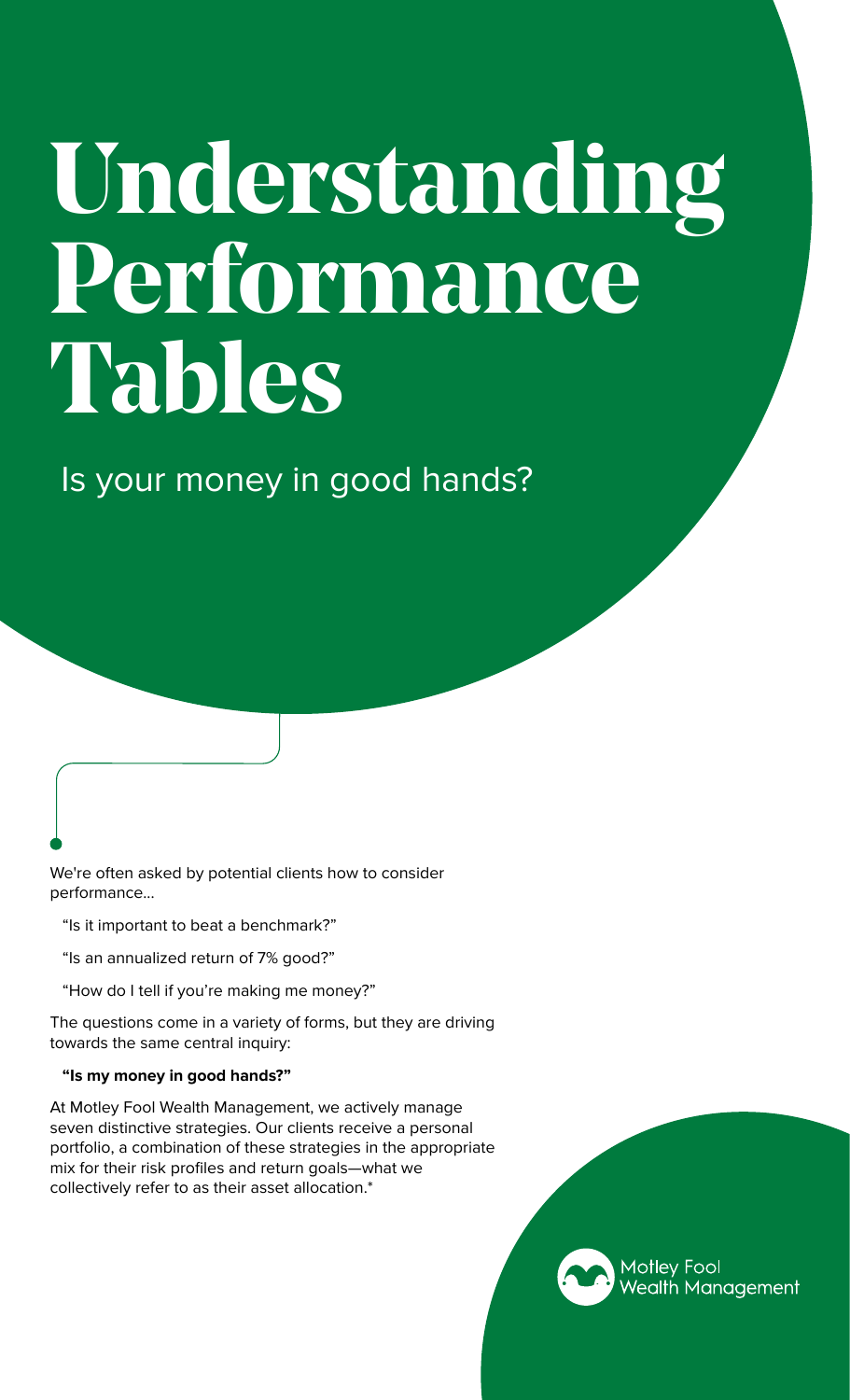To get an accurate view of how their personal portfolio is doing, our clients can log into their account any time they want to see their daily performance.

However, if they want to see the returns of the seven individual strategies we manage, the performance tables below can help.

Our performance tables display the returns of representative accounts these are real accounts in which we invest our firm's money. Again, since we invest our clients' personal portfolios in a blend of these strategies that we believe can best suit their individual, unique investing needs, the returns of these representative accounts will differ.

#### **The tables depict our performance in two ways:**

**1**

**Gross:** the total performance before the deduction of management fees but inclusive of trading and other costs



**Net:** the total performance after the deduction of management fees, and trading and other costs

They also include a benchmark return. **While we do not manage our strategies to a particular benchmark,** we recognize that some investors like to compare returns to a market metric. But it is important to remember, you cannot invest directly in an index. And benchmark returns do not include any management fees, trading costs, or other expenses that every actively or passively managed portfolio should have.

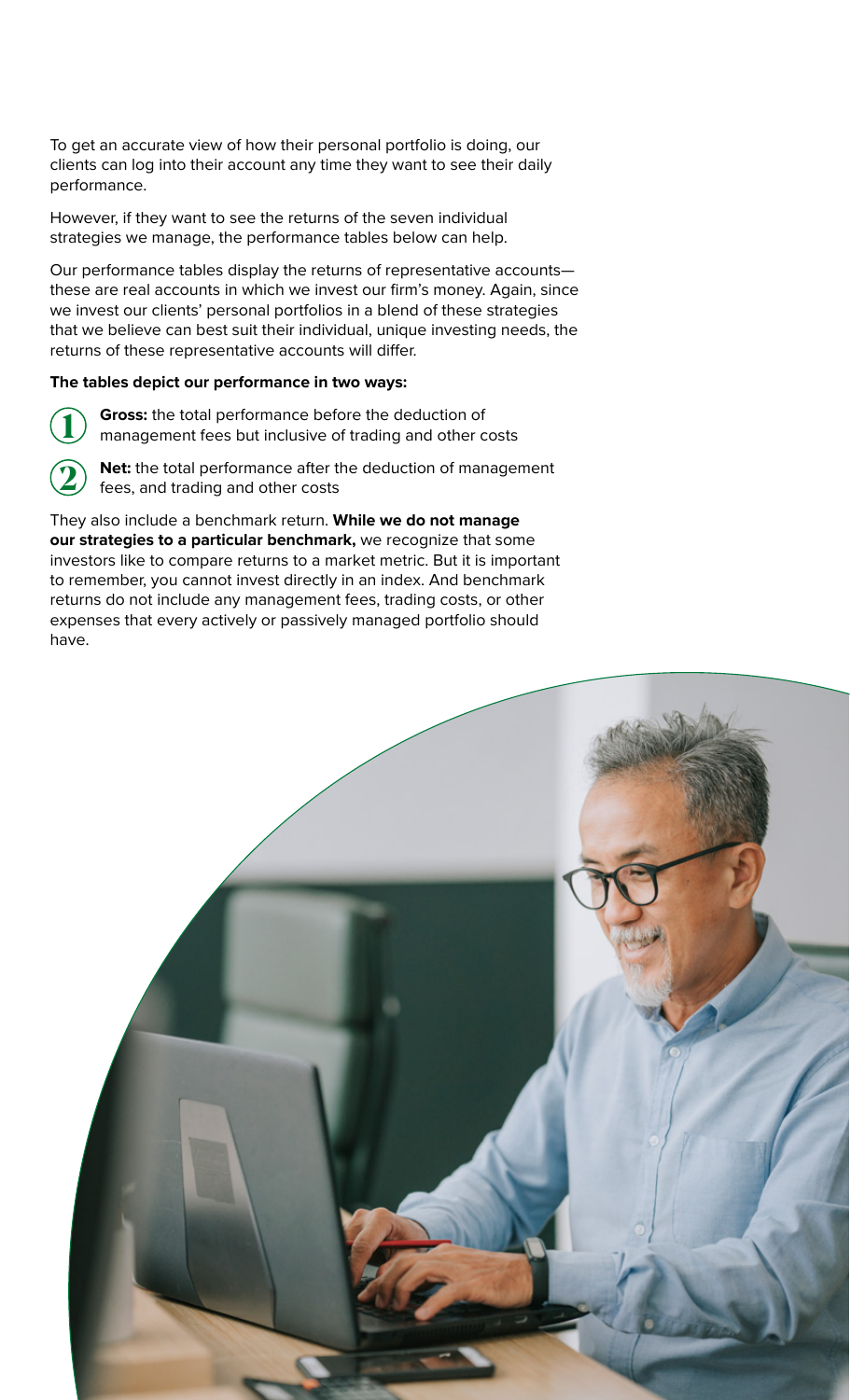We show performance for different time frames.

One chart has **annualized** returns. Think of annualized as a rolling number. For instance, a 1-year annualized return is the performance over the last 12 months, while a 3-year rolls-up the previous 36 months.

The quarter-to-date (QTD) and year-to-date (YTD) performances are the monthly returns for whatever portion of the quarter/year has passed. So, if the table is through the end of February, the QTD performance would include the returns for January and February.

#### PERFORMANCE FOR REPRESENTATIVE ACCOUNTS

|                    |                                                                                              |                                                |                         |                         |                         | Annualized              |                         |                         |                       |
|--------------------|----------------------------------------------------------------------------------------------|------------------------------------------------|-------------------------|-------------------------|-------------------------|-------------------------|-------------------------|-------------------------|-----------------------|
|                    | Strategy                                                                                     |                                                | QTD (%)                 | <b>YTD (%)</b>          | 1Year (%)               | 3Year (%)               | 5 Year (%)              | <b>Since Inception</b>  | <b>Inception Date</b> |
| ငိခ<br>Large<br>s, | <b>Dividend</b><br>Benchmark: S&P 500 <sup>®</sup>                                           | Gross<br><b>Net</b><br><b>Benchmark</b>        | 6.08<br>5.83<br>12.15   | 17.96<br>16.87<br>18.40 | 17.96<br>16.87<br>18.40 | 15.77<br>14.70<br>14.18 |                         | 15.89<br>14.73<br>16.70 | 02/25/16              |
|                    | <b>Large Cap Core</b><br>Benchmark: S&P 500 <sup>®</sup>                                     | <b>Gross</b><br><b>Net</b><br><b>Benchmark</b> | 9.91<br>9.66<br>12.15   | 35.19<br>33.95<br>18.40 | 35.19<br>33.95<br>18.40 | 21.46<br>20.34<br>14.18 | 21.12<br>19.92<br>15.23 | 17.16<br>15.95<br>13.14 | 03/27/14              |
|                    | <b>Large Cap Aggressive Growth</b><br>Benchmark: S&P 500 <sup>®</sup>                        | <b>Gross</b><br><b>Net</b><br><b>Benchmark</b> | 14.42<br>14.16<br>12.15 | 57.08<br>55.65<br>18.40 | 57.08<br>55.65<br>18.40 | 27.42<br>26.24<br>14.18 | 24.16<br>22.92<br>15.23 | 19.96<br>18.74<br>13.52 | 10/23/14              |
| U.S Sm.<br>& Mid   | U.S. Small & Mid Cap<br>Benchmark: S&P MidCap 400 <sup>®</sup>                               | <b>Gross</b><br><b>Net</b><br><b>Benchmark</b> | 23.17<br>22.90<br>24.37 | 31.24<br>30.03<br>13.64 | 31.24<br>30.03<br>13.64 | 15.58<br>14.50<br>8.43  | 17.12<br>15.95<br>12.34 | 11.88<br>10.73<br>9.75  | 12/04/14              |
| Diversifying       | <b>Fixed Income</b><br>Benchmark: Bloomberg Barclays U.S. Corporate<br><b>Bond Index</b>     | Gross<br><b>Net</b><br><b>Benchmark</b>        | 1.41<br>1.17<br>1.76    | 3.43<br>2.46<br>7.47    | 3.43<br>2.46<br>7.47    | 3.78<br>2.81<br>5.71    | 3.37<br>2.32<br>5.61    | 2.83<br>1.77<br>4.65    | 12/04/14              |
|                    | <b>International</b><br>Benchmark: S&P Global ex-US BMI (Broad Market<br>Index <sup>10</sup> | <b>Gross</b><br><b>Net</b><br>Benchmark        | 18.78<br>18.51<br>17.40 | 25.33<br>24.17<br>12.21 | 25.33<br>24.17<br>12.21 | 10.19<br>9.16<br>5.56   | 13.34<br>12.20<br>9.67  | 7.00<br>5.90<br>6.75    | 12/04/14              |
| Alterna-<br>tives  | <b>Hedged Equity</b><br>Benchmark: 70% of the S&P 500®                                       | Gross<br><b>Net</b><br><b>Benchmark</b>        | 12.16<br>11.90<br>8.50  | 29.85<br>28.65<br>13.31 | 29.85<br>28.65<br>13.31 | 20.40<br>19.29<br>10.14 | 15.95<br>14.79<br>10.72 | 13.67<br>12.50<br>9.32  | 04/17/14              |

#### Another chart presents the **annual** returns for the last several calendar years.

#### PERFORMANCE FOR REPRESENTATIVE ACCOUNTS

|                     | Strategy                                                                                    |                                         | 2020 (%)                | 2019 (%)                | 2018 (%)                         | 2017 (%)                | 2016 (%)*                | $2015(%)*$                      | <b>Inception Date</b> |
|---------------------|---------------------------------------------------------------------------------------------|-----------------------------------------|-------------------------|-------------------------|----------------------------------|-------------------------|--------------------------|---------------------------------|-----------------------|
| ී<br>Large<br>Š.    | <b>Dividend</b><br>Benchmark: S&P 500®                                                      | Gross<br>Net<br>Benchmark               | 17.96<br>16.87<br>18.40 | 27.90<br>26.72<br>31.50 | 2.85<br>1.88<br>$-4.38$          | 17.42<br>16.16<br>21.83 | 13.31<br>12.14<br>11.96  |                                 | 02/25/16              |
|                     | <b>Large Cap Core</b><br>Benchmark: S&P 500 <sup>®</sup>                                    | Gross<br>Net<br><b>Benchmark</b>        | 35.19<br>33.95<br>18.40 | 31.66<br>30.45<br>31.50 | 0.68<br>$-0.27$<br>$-4.38$       | 36.09<br>34.64<br>21.83 | 6.90<br>5.69<br>11.96    | 4.31<br>3.13<br>1.39            | 03/27/14              |
|                     | <b>Large Cap Aggressive Growth</b><br>Benchmark: S&P 500 <sup>®</sup>                       | Gross<br>Net<br>Benchmark               | 57.08<br>55.65<br>18.40 | 29.19<br>27.99<br>31.50 | 1.95<br>0.99<br>$-4.38$          | 42.08<br>40.57<br>21.83 | 0.38<br>$-0.77$<br>11.96 | 1.70<br>0.54<br>1.39            | 10/23/14              |
| Sm.<br>Mid<br>క్ష శ | <b>U.S. Small &amp; Mid Cap</b><br>Benchmark: S&P MidCap 400®                               | Gross<br>Net<br><b>Benchmark</b>        | 31.24<br>30.03<br>13.64 | 31.79<br>30.57<br>26.21 | $-10.72$<br>$-11.57$<br>$-11.10$ | 23.95<br>22.63<br>16.26 | 15.13<br>13.84<br>20.74  | $-12.34$<br>$-13.35$<br>$-2.19$ | 12/04/14              |
| Diversifying        | <b>Fixed Income</b><br>Benchmark: Bloomberg Barclays U.S. Corporate<br><b>Bond Index</b>    | Gross<br>Net<br><b>Benchmark</b>        | 3.43<br>2.46<br>7.47    | 7.63<br>6.62<br>10.14   | 0.42<br>$-0.52$<br>$-0.20$       | 2.03<br>0.92<br>5.39    | 3.46<br>2.29<br>5.52     | 0.89<br>$-0.26$<br>$-0.53$      | 12/04/14              |
|                     | <b>International</b><br>Benchmark: S&P Global ex-US BMI (Broad Market<br>Index $J^{\infty}$ | Gross<br><b>Net</b><br><b>Benchmark</b> | 25.33<br>24.17<br>12.21 | 27.15<br>25.97<br>22.15 | $-16.03$<br>$-16.84$<br>$-14.18$ | 27.94<br>26.58<br>28.51 | 9.25<br>8.02<br>4.94     | $-15.61$<br>$-16.58$<br>$-3.65$ | 12/04/14              |
| Alterna-<br>tives   | <b>Hedged Equity</b><br>Benchmark: 70% of the S&P 500 <sup>®</sup>                          | Gross<br>Net<br>Benchmark               | 29.85<br>28.65<br>13.31 | 27.36<br>26.18<br>21.40 | 5.55<br>4.56<br>$-2.86$          | 15.22<br>13.98<br>15.28 | 4.21<br>3.02<br>8.37     | 0.67<br>$-0.48$<br>1.15         | 04/17/14              |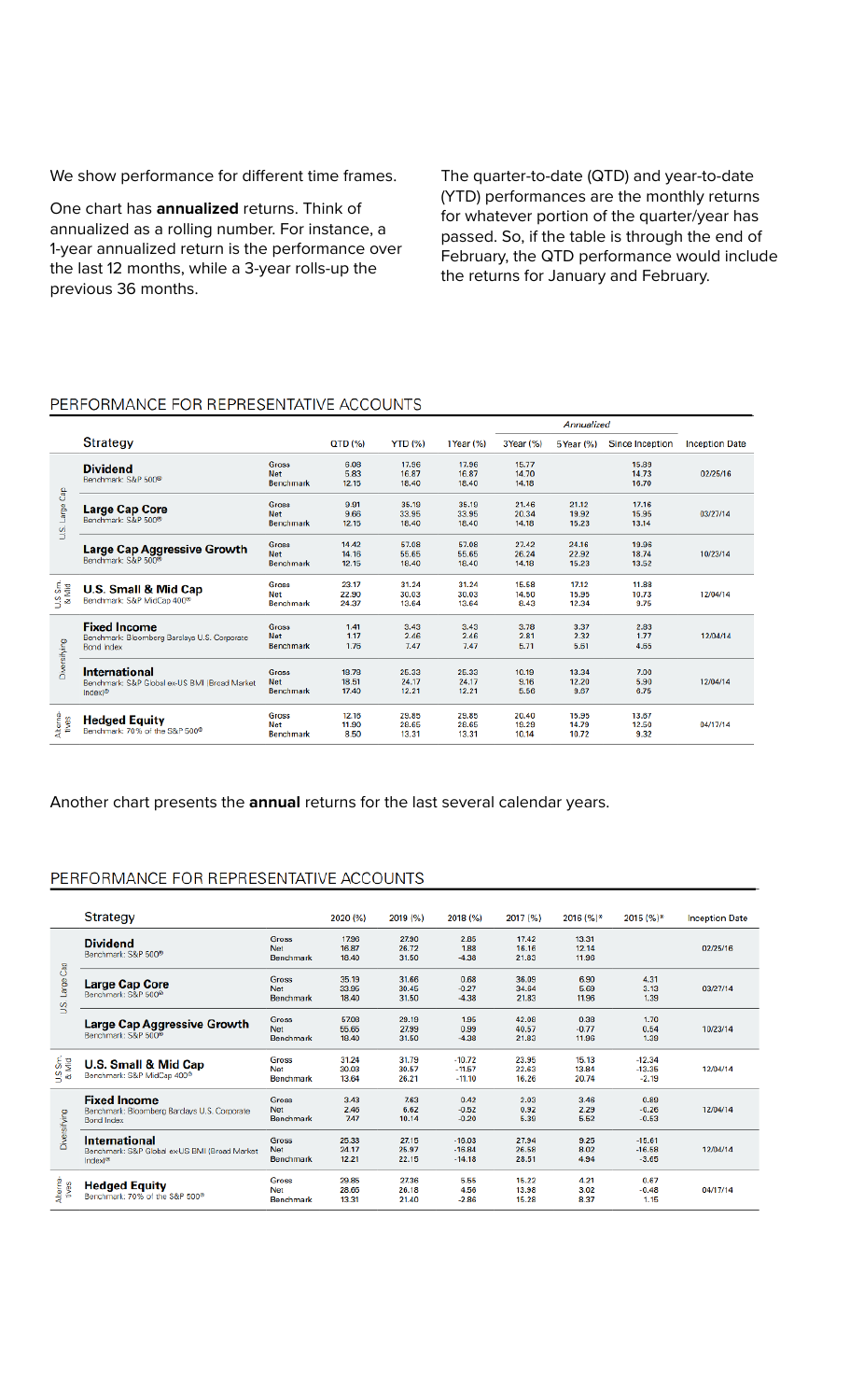## **What's the takeaway?**

First, as a client, you pay us a management fee to help shoulder the burden of research and ultimately make the buy, sell, and hold decisions on your behalf, so you should consider a strategy's net performance. That is the actual return you would get if you were invested the same as the representative account after fees.\*\*

Second, our goal with our performance tables is to show you how the underlying investing strategies have performed. But it's crucial to remember that your portfolio is what we believe to be the approriate blend of these strategies that best suits your unique goals and financial situation. This means that you will have different performance from the representative accounts, and you will be able to track that performance in realtime by logging into your Fool Wealth account.

Last, we think annualized returns are a more appropriate measure of performance than annual returns since the markets don't begin on January 1st and end on December 31st each year. We do not buy or sell our holdings based on ringing in the new year! Instead, we invest for the long term based on our Four Pillars of Quality framework.

#### **We believe your money is in good hands**

With over 89 years of collective experience, our investing team of Portfolio Managers and Analysts has seen almost every kind of market and has built an investing process based on fundamental analysis of the businesses in which they invest. Rooted in the Foolish investing philosophy and a firm belief in the long-term wealth-creating power of the markets, our team invests our clients' money with the aim of providing long-term outperformance that seeks to achieve our clients' financial goals and dreams.

To see our latest performance, visit **https://foolwealth.com/sma/resources/performance**

### Pro tip:

When you're considering any investment management firm, it's important to ask what their fees are, and to ensure you are presented performance information net of those fees.